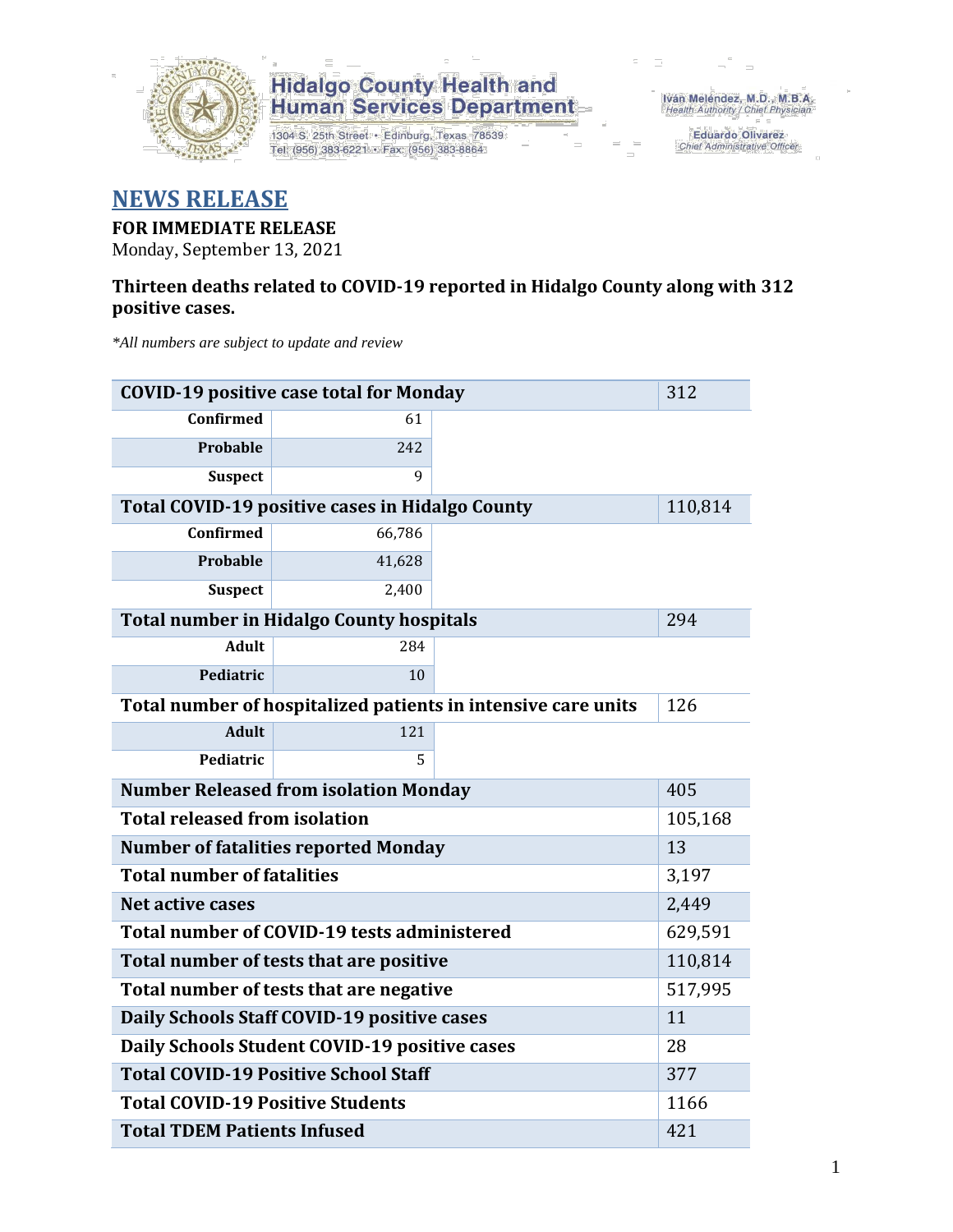

1304 S. 25th Street · Edinburg, Texas 78539 Tel: (956) 383-6221 · Fax: (956) 383-8864

Iván Meléndez, M.D., M.B.A. Health Authority / Chief Physician

> **Eduardo Olivarez** Chief Administrative Officer

*Hidalgo County uses the case status definition provided by the Texas Department of State Health Service's 2020 Epi Case Criteria Guide revised November 2020.*

- *1. Confirmed: A person who has tested positive through a molecular or PCR (oral or nasal swabs) test that looks for the presence of the virus's genetic material.*
- *2. Probable: A person who meets presumptive laboratory evidence through detection of COVID-19 by antigen test in a respiratory specimen.*
- *3. Suspect: A person who meets supported laboratory evidence through detection of specific antibodies in serum, plasma, whole body, and no prior history of being confirmed or probable case.*

*For more information of case status definition for COVID-19, please refer to:*

[https://www.dshs.state.tx.us/IDCU/investigation/epi-case-criteria-guide/2020-Epi-Case-Criteria-](https://www.dshs.state.tx.us/IDCU/investigation/epi-case-criteria-guide/2020-Epi-Case-Criteria-Guide.pdf)[Guide.pdf](https://www.dshs.state.tx.us/IDCU/investigation/epi-case-criteria-guide/2020-Epi-Case-Criteria-Guide.pdf)

|                | <b>Age Range</b> | <b>Gender</b> | <b>City</b>    |
|----------------|------------------|---------------|----------------|
| 1              | 60s              | Female        | Edinburg       |
| $\overline{2}$ | $70+$            | Female        | Edinburg       |
| 3              | 60s              | Male          | Undisclosed    |
| 4              | $70+$            | Female        | Hidalgo        |
| 5              | 40s              | Male          | <b>McAllen</b> |
| 6              | $70+$            | Female        | McAllen        |
| 7              | 50s              | Female        | <b>Mission</b> |
| 8              | 20s              | Male          | Pharr          |
| 9              | 40s              | Male          | Pharr          |
| 10             | 60s              | Male          | Pharr          |
| 11             | $70+$            | Female        | Pharr          |
| 12             | 30 <sub>s</sub>  | Female        | San Juan       |
| 13             | 50s              | Female        | Weslaco        |

#### The deaths include: Case Breakdown by Age Group:

| <b>Age Range</b> | <b>Number of Cases</b> |
|------------------|------------------------|
| $0 - 11$         | 81                     |
| $12 - 19$        | 71                     |
| 20s              | 58                     |
| 30 <sub>s</sub>  | 42                     |
| 40s              | 24                     |
| 50s              | 20                     |
| 60s              | 8                      |
| $70+$            | 8                      |
| Total:           | 312                    |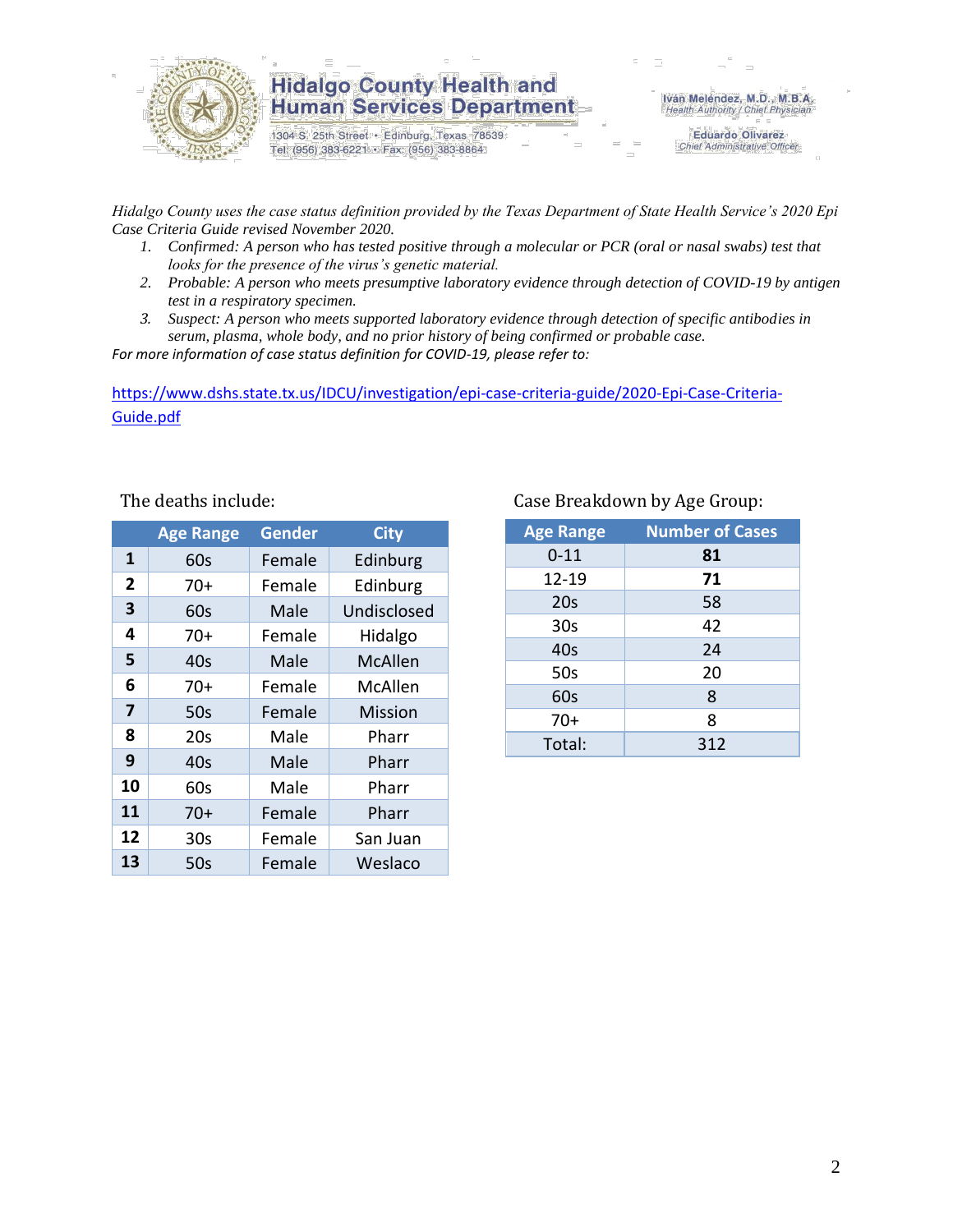

1304 S. 25th Street · Edinburg, Texas 78539 Tel: (956) 383-6221 · Fax: (956) 383-8864

Iván Meléndez, M.D., M.B.A.<br>Health Authority / Chief Physician

Eduardo Olivarez<br>Chief Administrative Officer

#### Monday, September 13, 2021 positive cases include:

|                | <b>Age Range</b> | <b>Gender</b> | <b>City</b> |     | <b>Age Range</b> | Gender | <b>City</b> |
|----------------|------------------|---------------|-------------|-----|------------------|--------|-------------|
| 1              | $0 - 19$         | M             | Alamo       | 157 | $0 - 19$         | F      | Mission     |
| $\overline{2}$ | $0 - 19$         | M             | Alamo       | 158 | $0 - 19$         | M      | Mission     |
| 3              | $0 - 19$         | F             | Alamo       | 159 | $0 - 19$         | M      | Mission     |
| 4              | $0 - 19$         | F             | Alamo       | 160 | $0 - 19$         | F      | Mission     |
| 5              | $0 - 19$         | F             | Alamo       | 161 | $0 - 19$         | M      | Mission     |
| 6              | $0 - 19$         | F             | Alamo       | 162 | $0 - 19$         | F      | Mission     |
| $\overline{7}$ | $0 - 19$         | M             | Alamo       | 163 | $0 - 19$         | M      | Mission     |
| 8              | $0 - 19$         | F             | Alamo       | 164 | $0 - 19$         | М      | Mission     |
| 9              | $0 - 19$         | F             | Alamo       | 165 | $0 - 19$         | M      | Mission     |
| 10             | 30s              | F             | Alamo       | 166 | $0 - 19$         | M      | Mission     |
| 11             | 30 <sub>s</sub>  | F             | Alamo       | 167 | $0 - 19$         | M      | Mission     |
| 12             | 40s              | M             | Alamo       | 168 | $0 - 19$         | M      | Mission     |
| 13             | 50s              | F             | Alamo       | 169 | $0 - 19$         | M      | Mission     |
| 14             | $0 - 19$         | F             | Alton       | 170 | $0 - 19$         | F      | Mission     |
| 15             | $0 - 19$         | F             | Alton       | 171 | $0 - 19$         | M      | Mission     |
| 16             | $0 - 19$         | F             | Alton       | 172 | $0 - 19$         | F      | Mission     |
| 17             | $0 - 19$         | M             | Alton       | 173 | $0 - 19$         | F      | Mission     |
| 18             | $0 - 19$         | M             | Alton       | 174 | $0 - 19$         | F      | Mission     |
| 19             | $0 - 19$         | F             | Alton       | 175 | $0 - 19$         | M      | Mission     |
| 20             | $0 - 19$         | M             | Alton       | 176 | $0 - 19$         | M      | Mission     |
| 21             | $0 - 19$         | M             | Alton       | 177 | 20s              | M      | Mission     |
| 22             | $0 - 19$         | F             | Alton       | 178 | 20s              | F      | Mission     |
| 23             | $0 - 19$         | M             | Alton       | 179 | 20s              | F      | Mission     |
| 24             | $0 - 19$         | F             | Alton       | 180 | 20s              | F      | Mission     |
| 25             | $0 - 19$         | F             | Alton       | 181 | 20s              | M      | Mission     |
| 26             | 20s              | F             | Alton       | 182 | 20s              | F      | Mission     |
| 27             | 30s              | F             | Alton       | 183 | 20s              | F      | Mission     |
| 28             | 40s              | M             | Alton       | 184 | 20s              | М      | Mission     |
| 29             | $0 - 19$         | ${\sf M}$     | Donna       | 185 | 20s              | M      | Mission     |
| 30             | $0 - 19$         | M             | Donna       | 186 | 20s              | M      | Mission     |
| 31             | $0 - 19$         | M             | Donna       | 187 | 20s              | M      | Mission     |
| 32             | $0 - 19$         | F             | Donna       | 188 | 20s              | М      | Mission     |
| 33             | $0 - 19$         | M             | Donna       | 189 | 20s              | M      | Mission     |
| 34             | $0 - 19$         | M             | Donna       | 190 | 20s              | F      | Mission     |
| 35             | $0 - 19$         | F             | Donna       | 191 | 20s              | M      | Mission     |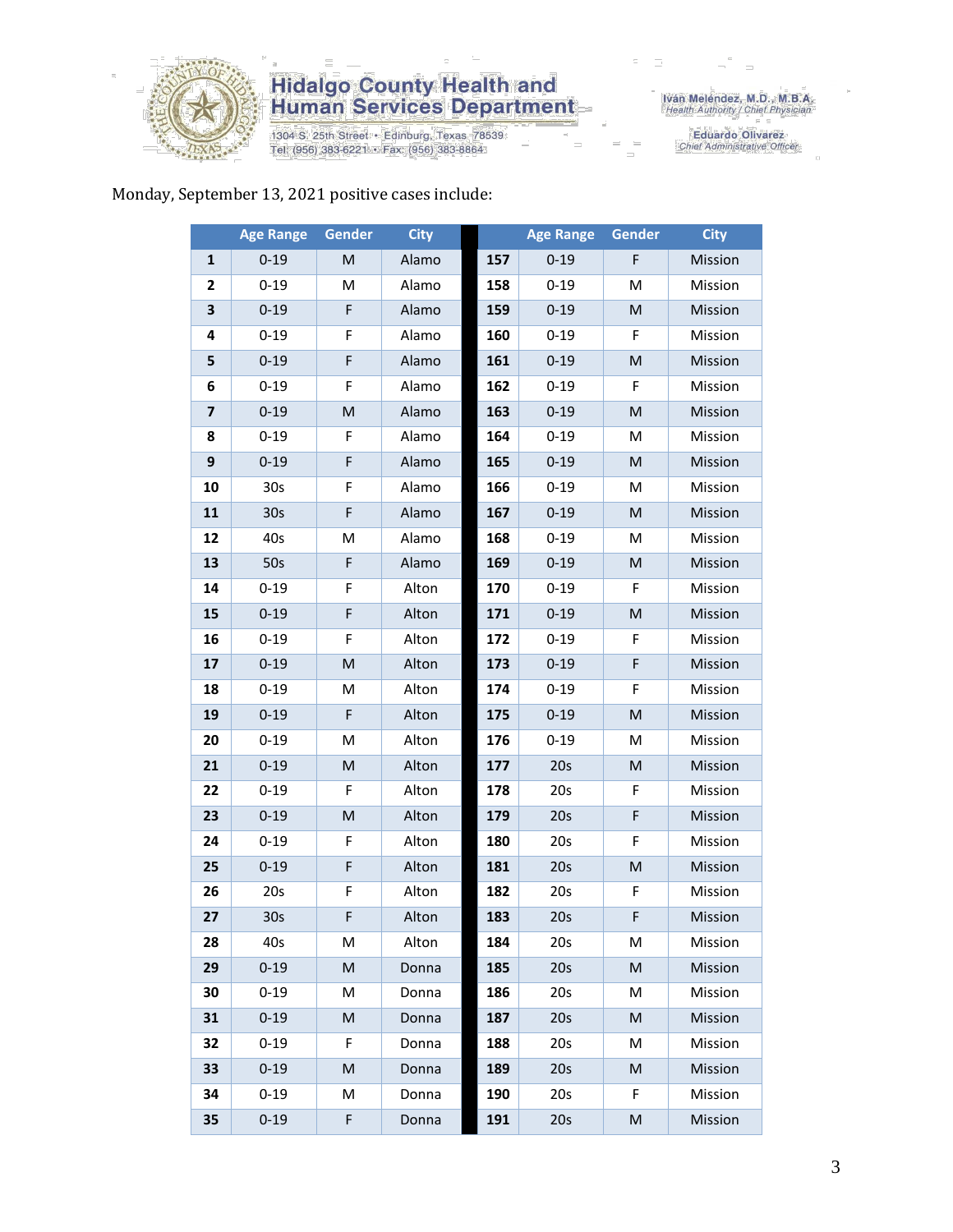

1304 S. 25th Street • Edinburg, Texas 78539<br>Tel: (956) 383-6221 • Fax: (956) 383-8864

Iván Meléndez, M.D., M.B.A.<br>Health Authority / Chief Physician

Eduardo Olivarez<br>Chief Administrative Officer

| 36 | $0 - 19$        | F                                                                                                          | Donna    | 192 | 20s             | F | Mission |
|----|-----------------|------------------------------------------------------------------------------------------------------------|----------|-----|-----------------|---|---------|
| 37 | 20s             | F                                                                                                          | Donna    | 193 | 20s             | F | Mission |
| 38 | 20s             | M                                                                                                          | Donna    | 194 | 20s             | F | Mission |
| 39 | 40s             | M                                                                                                          | Donna    | 195 | 20s             | F | Mission |
| 40 | $70+$           | F                                                                                                          | Donna    | 196 | 30 <sub>s</sub> | F | Mission |
| 41 | $0 - 19$        | M                                                                                                          | Edinburg | 197 | 30 <sub>s</sub> | M | Mission |
| 42 | $0 - 19$        | M                                                                                                          | Edinburg | 198 | 30 <sub>s</sub> | F | Mission |
| 43 | $0 - 19$        | M                                                                                                          | Edinburg | 199 | 30 <sub>s</sub> | F | Mission |
| 44 | $0 - 19$        | F                                                                                                          | Edinburg | 200 | 30 <sub>s</sub> | F | Mission |
| 45 | $0 - 19$        | M                                                                                                          | Edinburg | 201 | 30 <sub>s</sub> | M | Mission |
| 46 | $0 - 19$        | M                                                                                                          | Edinburg | 202 | 30 <sub>s</sub> | F | Mission |
| 47 | $0 - 19$        | F                                                                                                          | Edinburg | 203 | 30 <sub>s</sub> | M | Mission |
| 48 | $0 - 19$        | F                                                                                                          | Edinburg | 204 | 30 <sub>s</sub> | F | Mission |
| 49 | $0 - 19$        | F                                                                                                          | Edinburg | 205 | 30 <sub>s</sub> | F | Mission |
| 50 | $0 - 19$        | F                                                                                                          | Edinburg | 206 | 30 <sub>s</sub> | F | Mission |
| 51 | $0 - 19$        | F                                                                                                          | Edinburg | 207 | 30 <sub>s</sub> | M | Mission |
| 52 | $0 - 19$        | M                                                                                                          | Edinburg | 208 | 30 <sub>s</sub> | F | Mission |
| 53 | $0 - 19$        | M                                                                                                          | Edinburg | 209 | 40s             | F | Mission |
| 54 | $0 - 19$        | F                                                                                                          | Edinburg | 210 | 40s             | F | Mission |
| 55 | $0 - 19$        | M                                                                                                          | Edinburg | 211 | 40s             | F | Mission |
| 56 | $0 - 19$        | M                                                                                                          | Edinburg | 212 | 40s             | Μ | Mission |
| 57 | $0 - 19$        | F                                                                                                          | Edinburg | 213 | 40s             | F | Mission |
| 58 | 20s             | F                                                                                                          | Edinburg | 214 | 40s             | Μ | Mission |
| 59 | 20s             | M                                                                                                          | Edinburg | 215 | 50s             | F | Mission |
| 60 | 20s             | F                                                                                                          | Edinburg | 216 | 50s             | F | Mission |
| 61 | 20s             | M                                                                                                          | Edinburg | 217 | 50s             | F | Mission |
| 62 | 20s             | F                                                                                                          | Edinburg | 218 | 50s             | М | Mission |
| 63 | 20s             | M                                                                                                          | Edinburg | 219 | 50s             | F | Mission |
| 64 | 20s             | F                                                                                                          | Edinburg | 220 | 50s             | M | Mission |
| 65 | 20s             | $\mathsf{M}% _{T}=\mathsf{M}_{T}\!\left( a,b\right) ,\ \mathsf{M}_{T}=\mathsf{M}_{T}\!\left( a,b\right) ,$ | Edinburg | 221 | 50s             | F | Mission |
| 66 | 20s             | M                                                                                                          | Edinburg | 222 | 50s             | F | Mission |
| 67 | 20s             | M                                                                                                          | Edinburg | 223 | 50s             | F | Mission |
| 68 | 20s             | F                                                                                                          | Edinburg | 224 | 60s             | F | Mission |
| 69 | 20s             | ${\sf M}$                                                                                                  | Edinburg | 225 | 60s             | M | Mission |
| 70 | 30 <sub>s</sub> | F                                                                                                          | Edinburg | 226 | 60s             | Μ | Mission |
| 71 | 30 <sub>s</sub> | $\mathsf{M}% _{T}=\mathsf{M}_{T}\!\left( a,b\right) ,\ \mathsf{M}_{T}=\mathsf{M}_{T}\!\left( a,b\right) ,$ | Edinburg | 227 | 60s             | F | Mission |
| 72 | 30 <sub>s</sub> | F                                                                                                          | Edinburg | 228 | 60s             | F | Mission |
| 73 | 30s             | ${\sf M}$                                                                                                  | Edinburg | 229 | 60s             | M | Mission |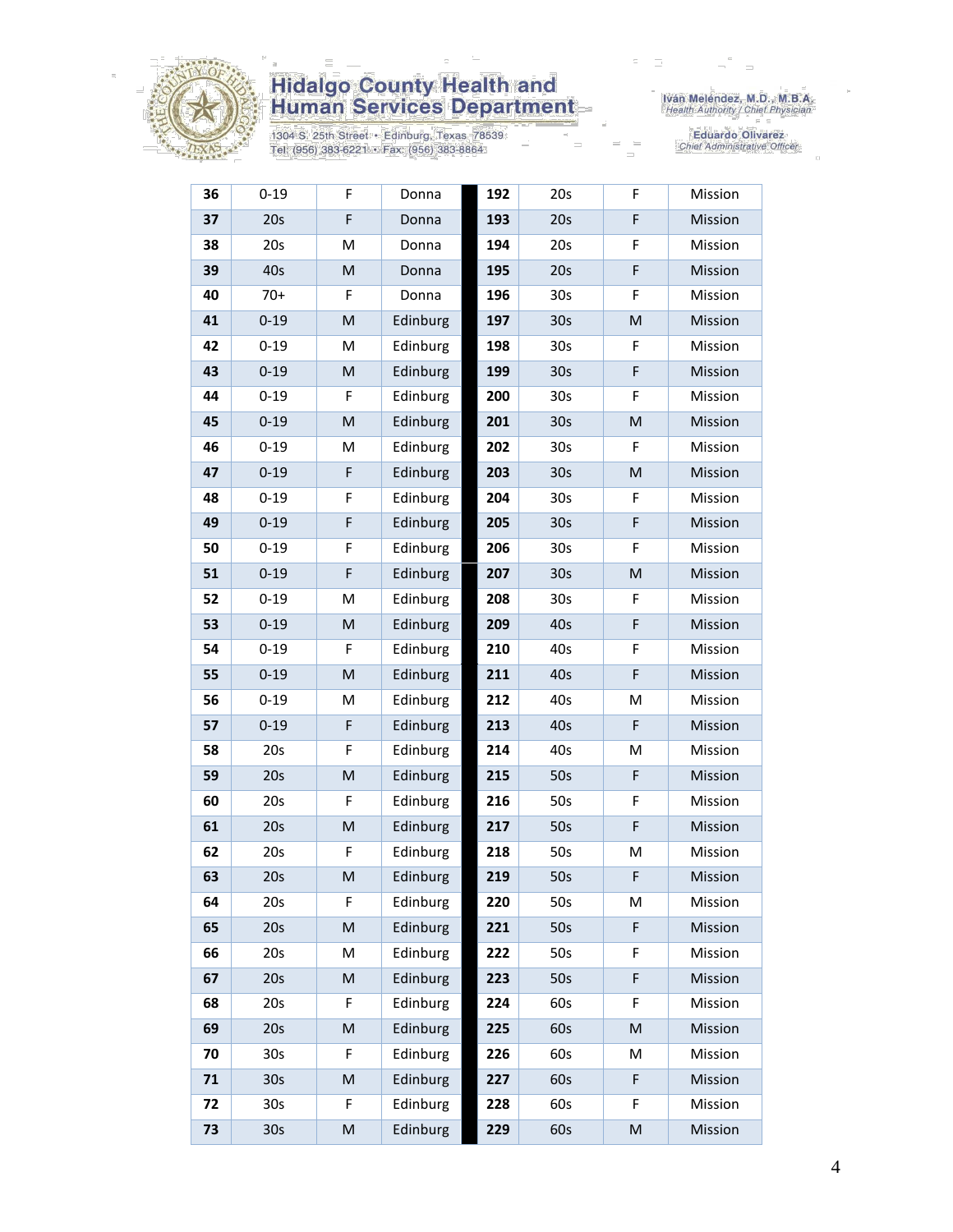

1304 S. 25th Street • Edinburg, Texas 78539<br>Tel: (956) 383-6221 • Fax: (956) 383-8864

Iván Meléndez, M.D., M.B.A.<br>Health Authority / Chief Physician

Eduardo Olivarez<br>Chief Administrative Officer

| 74  | 40s             | M           | Edinburg | 230 | $70+$           | F  | Mission     |
|-----|-----------------|-------------|----------|-----|-----------------|----|-------------|
| 75  | 40s             | F           | Edinburg | 231 | $70+$           | F  | Mission     |
| 76  | 50s             | M           | Edinburg | 232 | $0 - 19$        | F  | Pharr       |
| 77  | $0 - 19$        | F           | Hidalgo  | 233 | $0 - 19$        | M  | Pharr       |
| 78  | 20s             | M           | Hidalgo  | 234 | $0 - 19$        | F  | Pharr       |
| 79  | 20s             | M           | Hidalgo  | 235 | $0 - 19$        | M  | Pharr       |
| 80  | 30s             | М           | Hidalgo  | 236 | $0 - 19$        | F  | Pharr       |
| 81  | 40s             | $\mathsf F$ | Hidalgo  | 237 | 20s             | M  | Pharr       |
| 82  | $0 - 19$        | F           | McAllen  | 238 | 30 <sub>s</sub> | F  | Pharr       |
| 83  | $0 - 19$        | M           | McAllen  | 239 | 30 <sub>s</sub> | M  | Pharr       |
| 84  | $0 - 19$        | М           | McAllen  | 240 | 40s             | M  | Pharr       |
| 85  | $0 - 19$        | M           | McAllen  | 241 | 40s             | F  | Pharr       |
| 86  | $0 - 19$        | F           | McAllen  | 242 | 40s             | M  | Pharr       |
| 87  | $0 - 19$        | $\mathsf F$ | McAllen  | 243 | 50s             | F  | Pharr       |
| 88  | $0 - 19$        | F           | McAllen  | 244 | $70+$           | F  | Pharr       |
| 89  | $0 - 19$        | M           | McAllen  | 245 | $70+$           | M  | Pharr       |
| 90  | $0 - 19$        | F           | McAllen  | 246 | $0 - 19$        | F  | San Juan    |
| 91  | $0 - 19$        | F           | McAllen  | 247 | $0 - 19$        | M  | San Juan    |
| 92  | $0 - 19$        | M           | McAllen  | 248 | $0 - 19$        | M  | San Juan    |
| 93  | $0 - 19$        | M           | McAllen  | 249 | $0 - 19$        | M  | San Juan    |
| 94  | $0 - 19$        | F           | McAllen  | 250 | $0 - 19$        | F  | San Juan    |
| 95  | $0 - 19$        | M           | McAllen  | 251 | $0 - 19$        | F  | San Juan    |
| 96  | $0 - 19$        | F           | McAllen  | 252 | $0 - 19$        | M  | San Juan    |
| 97  | $0 - 19$        | M           | McAllen  | 253 | $0 - 19$        | F  | San Juan    |
| 98  | $0 - 19$        | F           | McAllen  | 254 | 20s             | M  | San Juan    |
| 99  | $0 - 19$        | F           | McAllen  | 255 | 20s             | F  | San Juan    |
| 100 | $0 - 19$        | M           | McAllen  | 256 | $0 - 19$        | M  | Undisclosed |
| 101 | $0 - 19$        | F           | McAllen  | 257 | $0 - 19$        | F  | Undisclosed |
| 102 | 20s             | F           | McAllen  | 258 | $0 - 19$        | F. | Undisclosed |
| 103 | 20s             | F           | McAllen  | 259 | $0 - 19$        | M  | Undisclosed |
| 104 | 20s             | Μ           | McAllen  | 260 | $0 - 19$        | Μ  | Undisclosed |
| 105 | 20s             | M           | McAllen  | 261 | $0 - 19$        | F  | Undisclosed |
| 106 | 30 <sub>s</sub> | M           | McAllen  | 262 | $0 - 19$        | M  | Undisclosed |
| 107 | 30 <sub>s</sub> | F           | McAllen  | 263 | $0 - 19$        | M  | Undisclosed |
| 108 | 30 <sub>s</sub> | F           | McAllen  | 264 | $0 - 19$        | F. | Undisclosed |
| 109 | 30 <sub>s</sub> | M           | McAllen  | 265 | $0 - 19$        | F  | Undisclosed |
| 110 | 30 <sub>s</sub> | M           | McAllen  | 266 | $0 - 19$        | F  | Undisclosed |
| 111 | 40s             | M           | McAllen  | 267 | $0 - 19$        | M  | Undisclosed |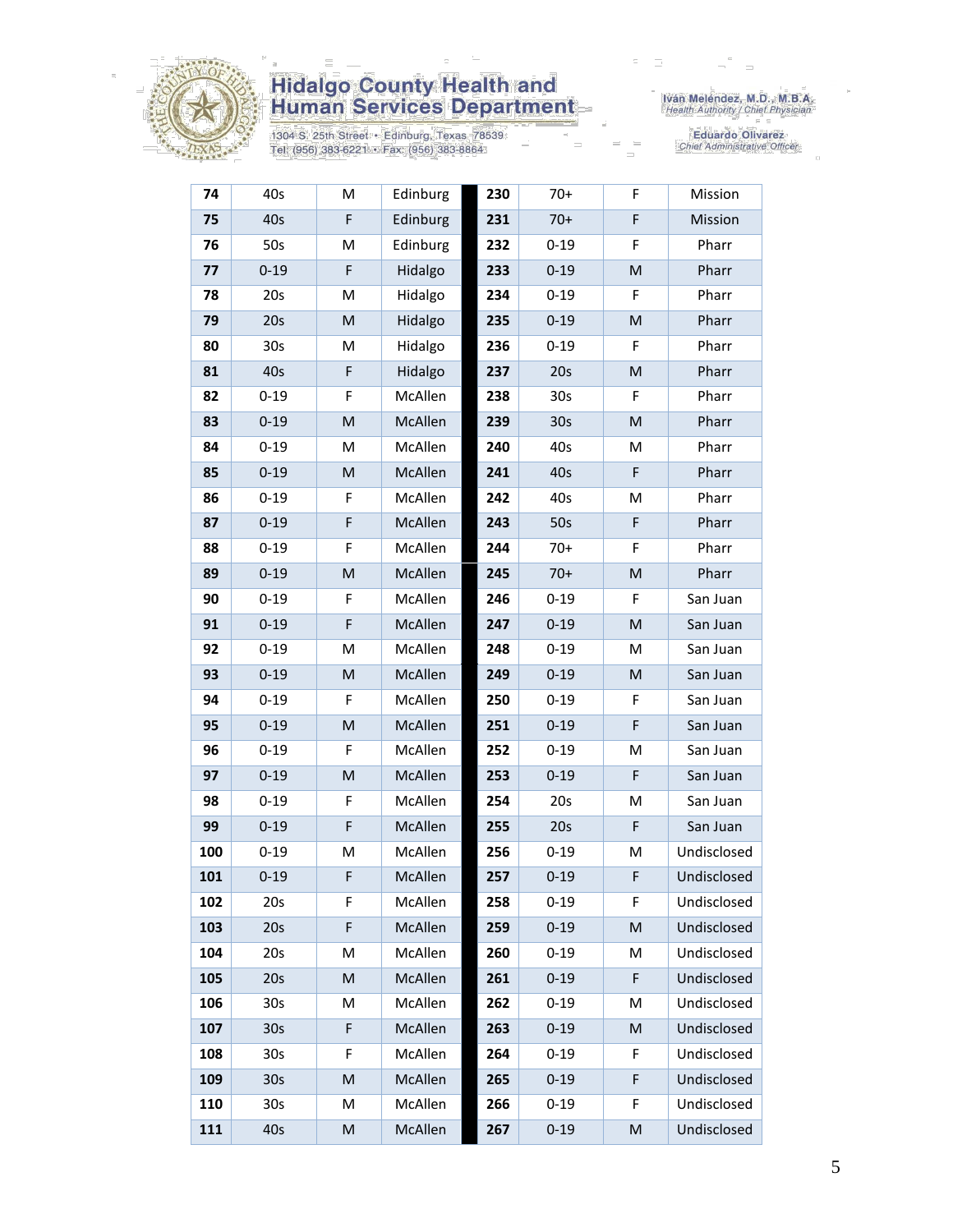

1304 S. 25th Street · Edinburg, Texas 78539 Tel: (956) 383-6221 • Fax: (956) 383-8864

Iván Meléndez, M.D., M.B.A.<br>Health Authority / Chief Physician

Eduardo Olivarez<br>Chief Administrative Officer

| 112 | 40s             | F | McAllen  | 268 | $0 - 19$        | M  | Undisclosed |
|-----|-----------------|---|----------|-----|-----------------|----|-------------|
| 113 | 40s             | F | McAllen  | 269 | $0 - 19$        | M  | Undisclosed |
| 114 | 50s             | M | McAllen  | 270 | $0 - 19$        | F  | Undisclosed |
| 115 | 50s             | F | McAllen  | 271 | 20s             | F  | Undisclosed |
| 116 | 50s             | M | McAllen  | 272 | 20s             | M  | Undisclosed |
| 117 | 50s             | F | McAllen  | 273 | 20s             | M  | Undisclosed |
| 118 | 50s             | M | McAllen  | 274 | 20s             | м  | Undisclosed |
| 119 | 60s             | F | McAllen  | 275 | 20s             | M  | Undisclosed |
| 120 | $70+$           | M | McAllen  | 276 | 20s             | м  | Undisclosed |
| 121 | $0 - 19$        | M | Mercedes | 277 | 20s             | F  | Undisclosed |
| 122 | $0 - 19$        | F | Mercedes | 278 | 20s             | м  | Undisclosed |
| 123 | $0 - 19$        | F | Mercedes | 279 | 20s             | F  | Undisclosed |
| 124 | $0 - 19$        | F | Mercedes | 280 | 20s             | F  | Undisclosed |
| 125 | $0 - 19$        | F | Mercedes | 281 | 30s             | M  | Undisclosed |
| 126 | $0 - 19$        | M | Mercedes | 282 | 30 <sub>s</sub> | F  | Undisclosed |
| 127 | 30s             | M | Mercedes | 283 | 30s             | M  | Undisclosed |
| 128 | 30s             | F | Mercedes | 284 | 30 <sub>s</sub> | M  | Undisclosed |
| 129 | 30 <sub>s</sub> | F | Mercedes | 285 | 30 <sub>s</sub> | F  | Undisclosed |
| 130 | $70+$           | F | Mercedes | 286 | 40s             | F  | Undisclosed |
| 131 | $0 - 19$        | F | Mission  | 287 | 40s             | F  | Undisclosed |
| 132 | $0 - 19$        | F | Mission  | 288 | 40s             | M  | Undisclosed |
| 133 | $0 - 19$        | M | Mission  | 289 | 40s             | F  | Undisclosed |
| 134 | $0 - 19$        | F | Mission  | 290 | 50s             | M  | Undisclosed |
| 135 | $0 - 19$        | F | Mission  | 291 | 50s             | F  | Undisclosed |
| 136 | $0 - 19$        | M | Mission  | 292 | $0 - 19$        | F  | Weslaco     |
| 137 | $0 - 19$        | M | Mission  | 293 | $0 - 19$        | M  | Weslaco     |
| 138 | $0 - 19$        | M | Mission  | 294 | $0 - 19$        | F  | Weslaco     |
| 139 | $0 - 19$        | F | Mission  | 295 | $0 - 19$        | M  | Weslaco     |
| 140 | $0 - 19$        | F | Mission  | 296 | $0 - 19$        | F. | Weslaco     |
| 141 | $0 - 19$        | M | Mission  | 297 | 20s             | M  | Weslaco     |
| 142 | $0 - 19$        | F | Mission  | 298 | 20s             | F  | Weslaco     |
| 143 | $0 - 19$        | M | Mission  | 299 | 20s             | F  | Weslaco     |
| 144 | $0 - 19$        | М | Mission  | 300 | 20s             | F  | Weslaco     |
| 145 | $0 - 19$        | M | Mission  | 301 | 20s             | F  | Weslaco     |
| 146 | $0 - 19$        | F | Mission  | 302 | 30 <sub>s</sub> | F  | Weslaco     |
| 147 | $0 - 19$        | M | Mission  | 303 | 30 <sub>s</sub> | M  | Weslaco     |
| 148 | $0 - 19$        | M | Mission  | 304 | 30 <sub>s</sub> | М  | Weslaco     |
| 149 | $0 - 19$        | M | Mission  | 305 | 30 <sub>s</sub> | F  | Weslaco     |